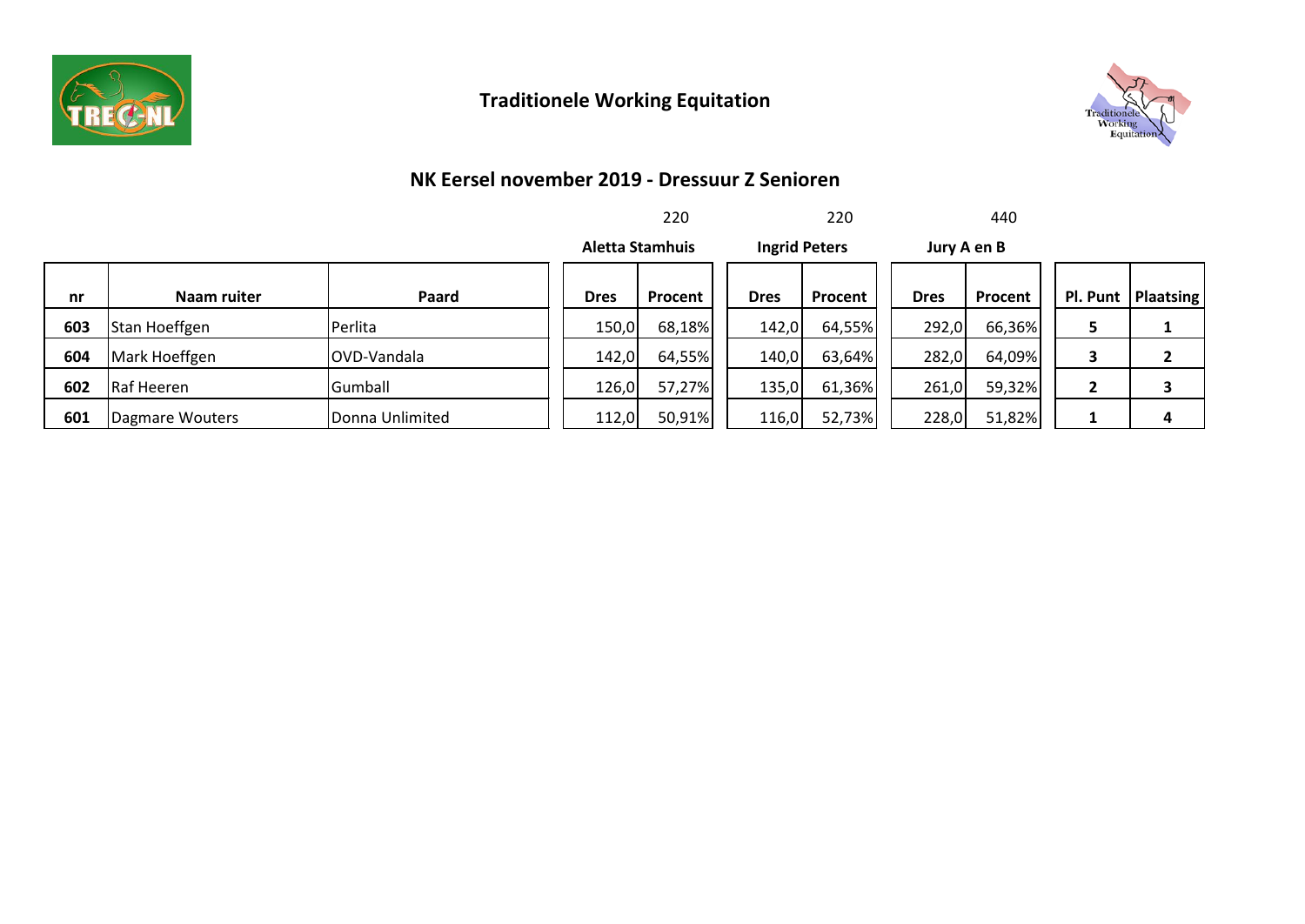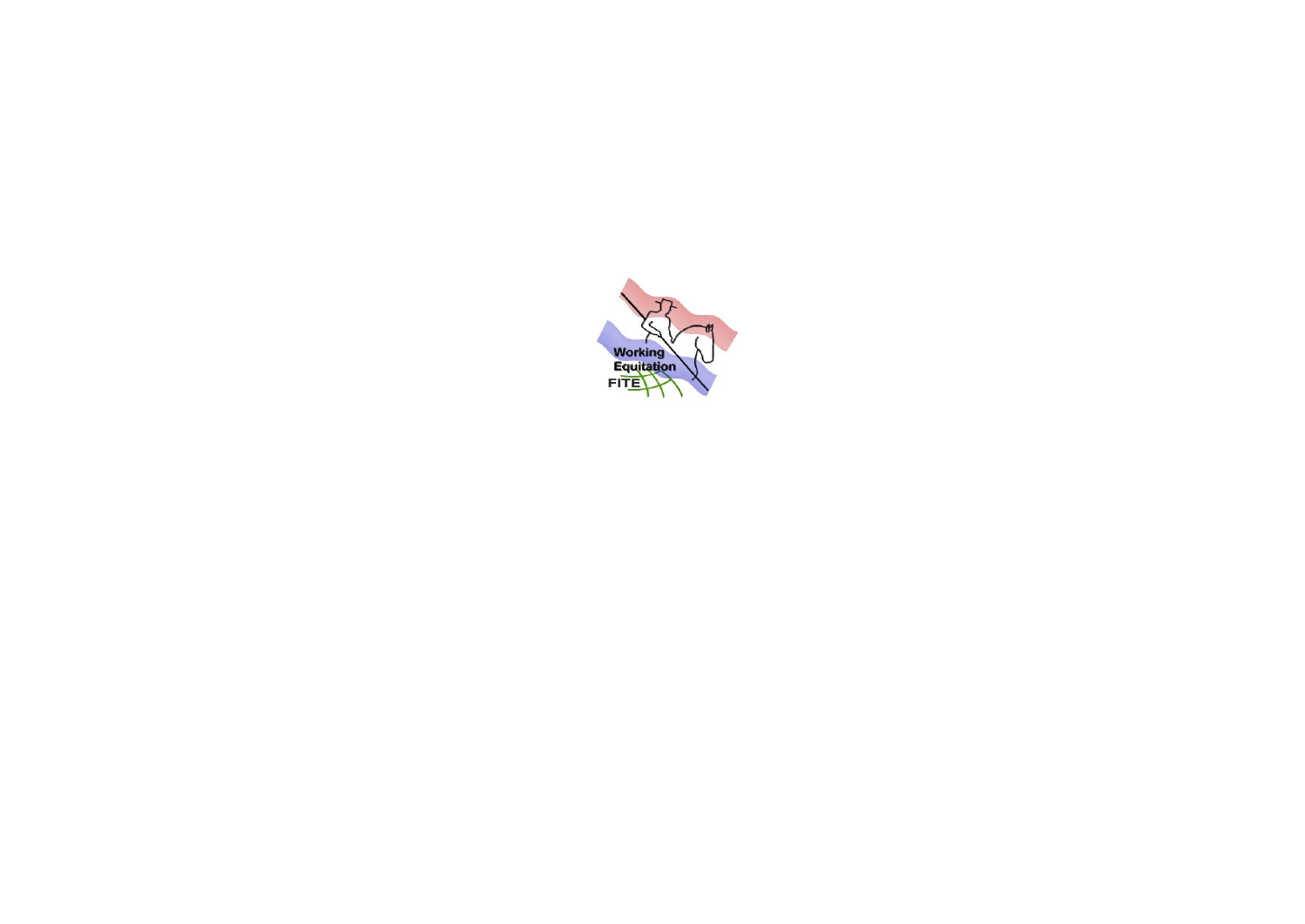

# **Traditionele Working Equitation**



### **NK Eersel november 2019 - Stijltrail Z Senioren**

|     |                 |                 |             | 150<br>150             |                      |         |                           | 300     |          |           |
|-----|-----------------|-----------------|-------------|------------------------|----------------------|---------|---------------------------|---------|----------|-----------|
|     |                 |                 |             | <b>Aletta Stamhuis</b> | <b>Ingrid Peters</b> |         | <b>Totaal Jury A en B</b> |         |          |           |
| nr  | Naam ruiter     | Paard           | Stijl trail | Procent                | Stijl trail          | Procent | Stijl trail               | Procent | Pl. Punt | Plaatsing |
| 602 | Raf Heeren      | Gumball         | 100,0       | 66,67%                 | 98,0                 | 65,33%  | 198,0                     | 66,00%  |          |           |
| 603 | Stan Hoeffgen   | <b>Perlita</b>  | 90,0        | 60,00%                 | 85,0                 | 56,67%  | 175,0                     | 58,33%  |          |           |
| 604 | Mark Hoeffgen   | IOVD-Vandala    | 73,0        | 48,67%                 | 73,0                 | 48,67%  | 146,0                     | 48,67%  |          |           |
| 601 | Dagmare Wouters | Donna Unlimited | 0,0         | 0,00%                  | 0,0                  | 0,00%   | 0,0                       | 0,00%   |          | 0         |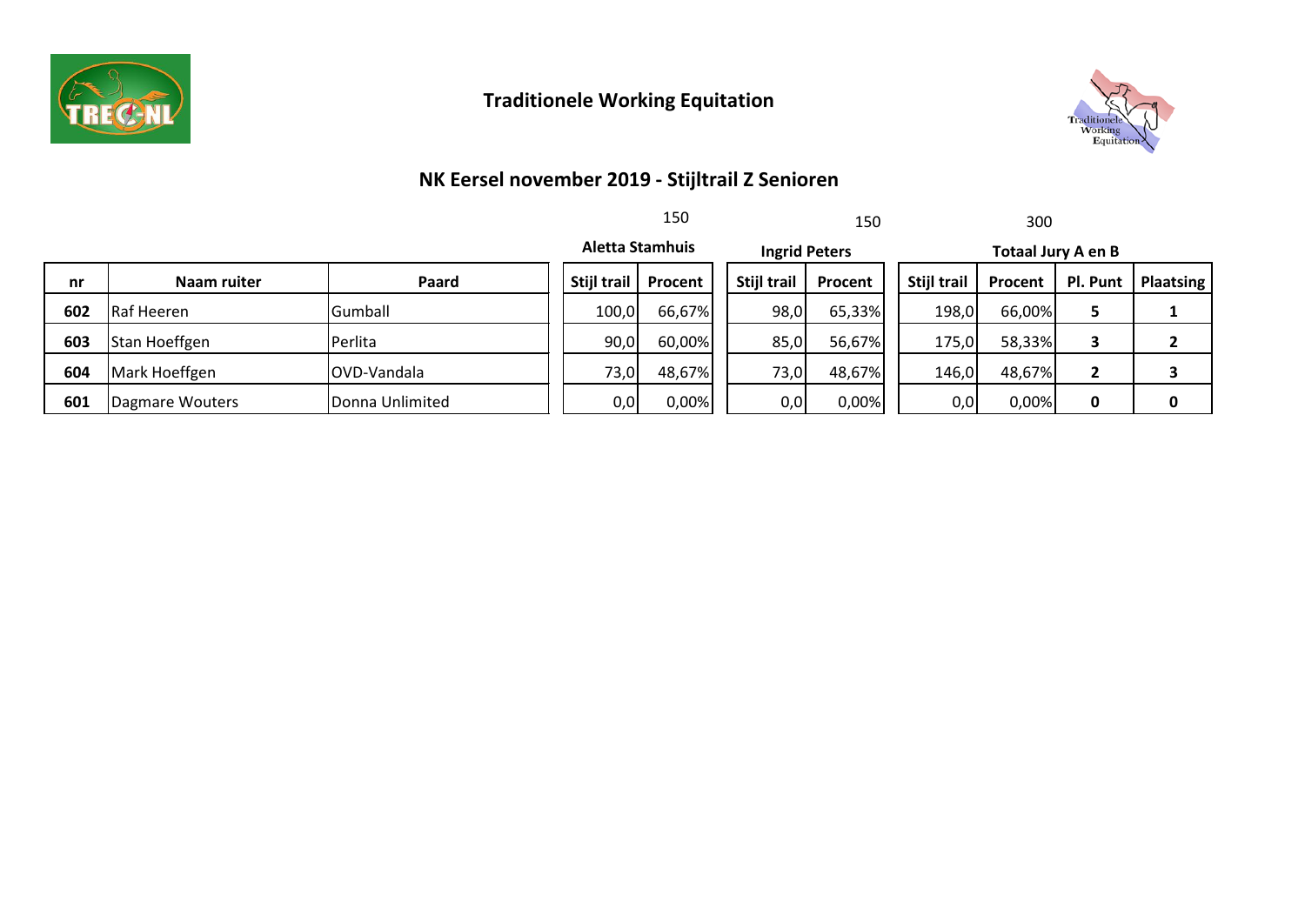

# **Traditionele Working Equitation**



### **NK Eersel november 2019 - Speedtrail Z Senioren**

| nr  | Naam ruiter     | Paard           | <b>Tijd</b> |   | Pl. Punt   Plaatsing |
|-----|-----------------|-----------------|-------------|---|----------------------|
| 602 | Raf Heeren      | Gumball         | 03:07,67    | 5 |                      |
| 603 | Stan Hoeffgen   | Perlita         | 03:11,26    | 3 |                      |
| 604 | Mark Hoeffgen   | OVD-Vandala     | 03:34,73    | 2 |                      |
| 601 | Dagmare Wouters | Donna Unlimited | 03:39,27    |   |                      |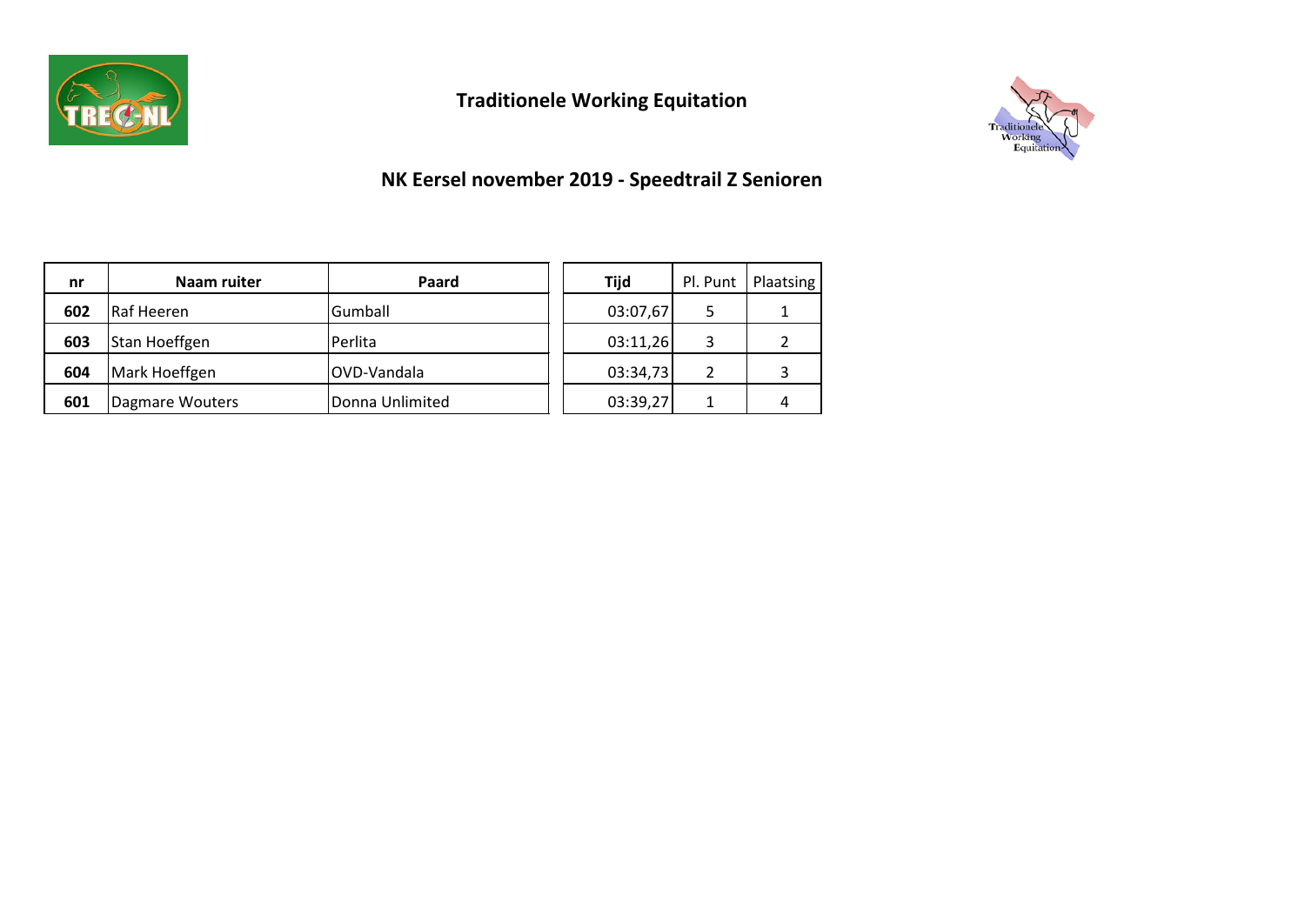



### **NK Eersel november 2019 - Runderwerk Z Senioren**

|     |                 |                 | Cow work |          |                  | Cow work |          |                  | <b>Cow Work</b> |                  |
|-----|-----------------|-----------------|----------|----------|------------------|----------|----------|------------------|-----------------|------------------|
| nr  | Naam ruiter     | Paard           | 1e run   | Pl. Punt | <b>Plaatsing</b> | 2e run   | Pl. Punt | <b>Plaatsing</b> | /2              | <b>Plaatsing</b> |
| 604 | Mark Hoeffgen   | OVD-Vandala     | 00:28,71 |          |                  | 00:28,96 |          |                  | 4,0             |                  |
| 603 | Stan Hoeffgen   | Perlita         | 00:18,72 |          |                  | 00:44,46 |          |                  | 4,0             |                  |
| 601 | Dagmare Wouters | Donna Unlimited | 00:37,90 |          |                  | 01:30,00 |          |                  | 1,0             |                  |
| 602 | Raf Heeren      | <b>Gumball</b>  | 01:30,00 | ΩI       | ΩI               | 01:00,57 |          |                  | 1,0             |                  |